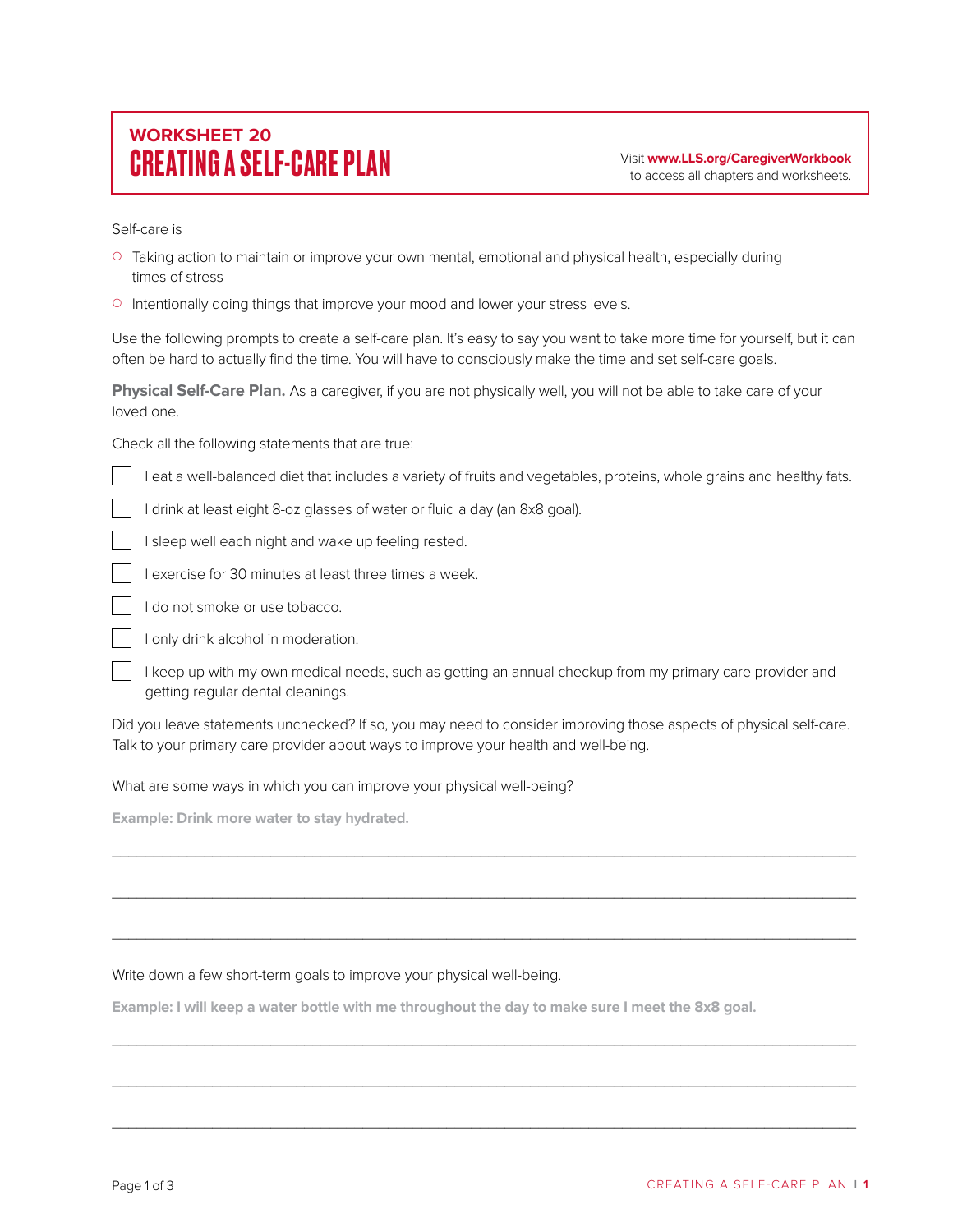**Mental and Emotional Self-Care Plan.** Taking care of your mental and emotional health is just as important as caring for your physical health. It's important to take time for yourself each day and to keep up with activities that you enjoy. With the daily responsibilities of caregiving, you may forget to do these things. Make a conscious effort to take time to care for your mental and emotional health.

What activities do you enjoy? Check all that apply.

| Listening to music, playing an instrument or singing                                                                          |
|-------------------------------------------------------------------------------------------------------------------------------|
| Reading or listening to audiobooks                                                                                            |
| Exercising or participating in group exercise classes                                                                         |
| Playing sports or organized games with friends                                                                                |
| Hiking, fishing, or other outdoor sports                                                                                      |
| Meditating or practicing yoga                                                                                                 |
| Painting, drawing, or other artistic pursuits                                                                                 |
| Journaling or creative writing                                                                                                |
| Attending religious or spiritual services                                                                                     |
| Activities with friends or family                                                                                             |
| Practicing personal care, such as taking long baths, having manicures or using face masks                                     |
| Cooking or baking                                                                                                             |
| Watching movies or TV shows                                                                                                   |
| Playing video or computer games                                                                                               |
| Yard work or gardening                                                                                                        |
| Other: <u>www.community.community.community.com</u>                                                                           |
|                                                                                                                               |
| Any of these activities can be part of a self-care plan. Pick one or two of your favorite activities and make them a priority |

in your day-to-day life. Then fill out the following statements to create goals for emotional self-care:

I will set aside time to \_\_\_\_\_\_\_\_\_\_\_\_\_\_\_\_\_\_\_\_\_\_\_\_\_\_\_\_\_\_\_\_\_ once a day. **Examples: Drink coffee on the front porch, read a devotional, meditate and stretch, write in a journal.** 

| I will set aside time to | once a week.                                                                                                 |
|--------------------------|--------------------------------------------------------------------------------------------------------------|
|                          | Examples: Have dinner with friends, attend a religious or spiritual service, go to an art or exercise class. |

Change the activity and frequency to accommodate your lifestyle and needs, but do make sure that you make the time for yourself.

Stay Calm Strategy. When caring for a loved one with cancer, there will be times that are difficult and emotional. It's unavoidable. Prepare for these moments by having a strategy in place to help yourself calm down if you feel anxious or overwhelmed. Having a plan in place, in advance, will help you better manage unexpected intense emotions.